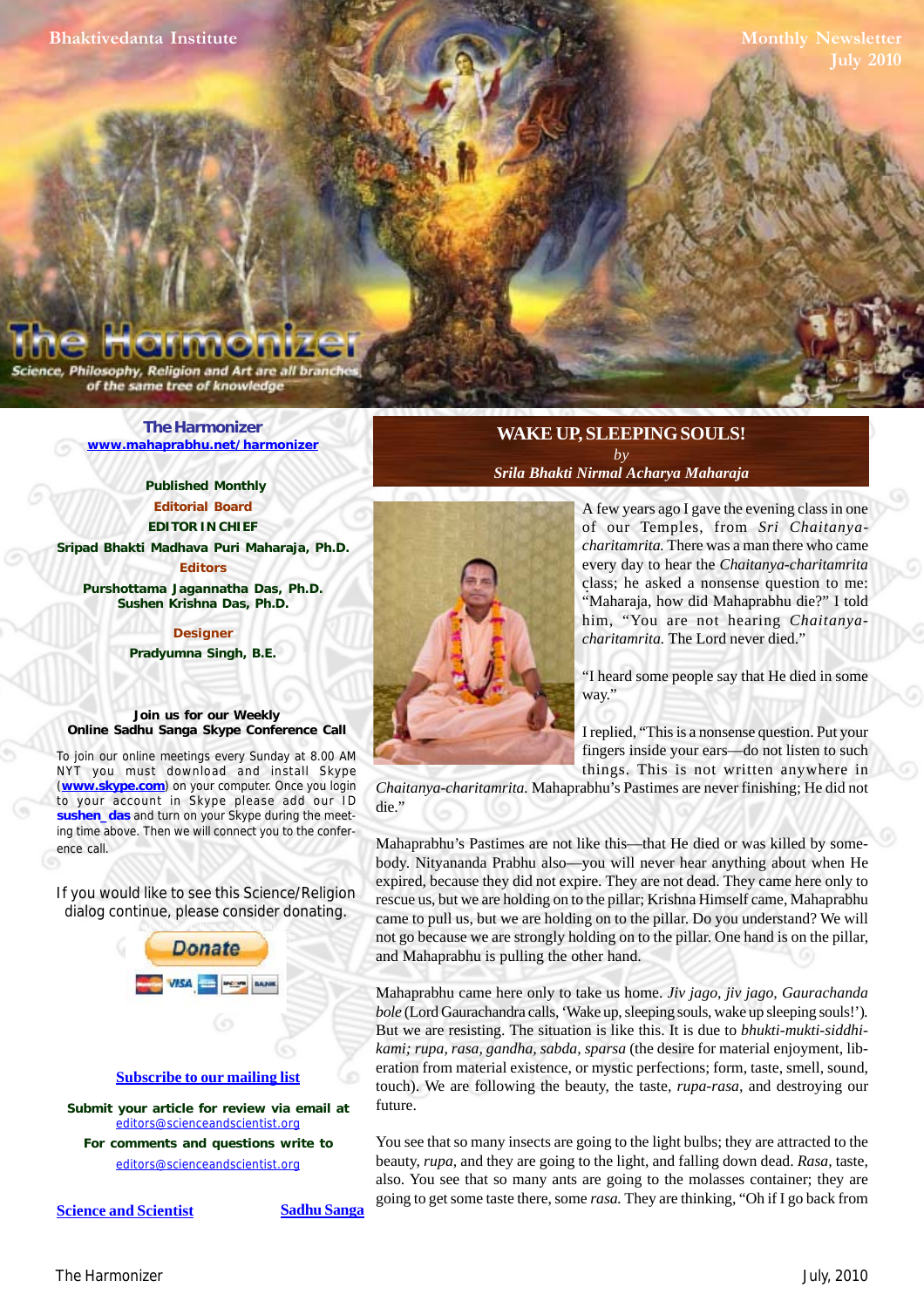that I cannot eat more, then I am taking, taking, taking", and they are going inside, and they die there. You see when you take molasses so many ants are there. No one can stop them. They them-



selves went there, and they can easily come back, but they are not coming: "Oh, next time if I go back I may not get any; I will take, I will keep taking, the taste is so nice." Material enjoyment is like this, "Oh I will take the taste, I will take more and more, so much taste is here!"—and then we cannot come out of this illusory environment. We cannot come out.

That is *rupa-rasa.* It is the same with *sabda.* When an elephant becomes crazy, killing people, destroying crops' fields, and destroying buildings, and the government cannot control him, then



**Elephant**

they trap him with a lady elephant. The forest department makes a hole and puts the lady elephant inside, with her trunk up, and that crazy male elephant sees that and comes to touch her, only touch her, and forgets everything else. When he sees, "Oooh one lady elephant is there!", he loses control and goes to touch her only touch—and falls into the trap. That is touch, *sparsa.*



**Dogs**

*Rupa rasa gandha sabda sparsa.* You see that dogs are so much controlled by smell, *sabda.* And sound; snakes

are coming through sound. When the snake charmers are playing their flute, all snakes are immediately coming to them. They are coming in this way, through sound, and they are captured and killed.



**Snake**

*Rupa rasa gandha sabda sparsa:* if we are always controlled by these things, then our future is dark. We are not thinking—so we have to think. Where there is the illusory environment, there it is dark; where there is no illusory environment, no dark is there. If we become weak, then the illusory environment can attack us. When we become weak, when our Krishna consciousness is poor, then *maya* can attack us and take us out from our life of Krishna consciousness.

We can die at any moment, so why should we waste our time thinking "Tomorrow I will do"? Srila Gurudev [Srila Bhakti Sundar Govinda Dev-Goswami Maharaja] used to tell us, when you are going to bathe in the Ganges in the winter season, it is very cold, and you are waiting, waiting, "When will the sun come?"—but if you immediately take your *gamcha* [towel] off and throw it in the Ganges, you will think, "Oh my *gamcha* is going, I have to jump!"

You have to throw your mind. You have to do it now; why wait for tomorrow? Service tomorrow, chanting tomorrow—maybe tomorrow we will not be here. *Uthore uthore bhai aro to samoya nai, 'Krsna bhaja' bole uchaihsvare,* "Awake, arise oh brother, there is no more time to waste! Serve and worship your Lord, Sri Krishna."

# **RESEARCH SUGGESTIONS FOR EXAMINING LIFE'S ORIGIN**

*by*

*[Srila Bhaktisvarupa Damodara Maharaja \(T. D. Singh, Ph.D.\)](http://groups.google.co.in/group/Online_Sadhu_Sanga/web/affectionate-guardians)*



A possible final test to see whether life is a product of chemical reactions or not is to design a super-catalyst that may have the property to accelerate the chemical reactions manifold. At this point of our advancement in biological sciences we can practically isolate all biochemicals such as, nucleic acids (DNA, RNA), enzymes (protein molecules), carbohydrates, lipids, etc., from organic bodies. What is the necessity of taking the trouble to synthesize even

simple molecules like amino acids from the so-called primordial gaseous mixtures, spending millions of dollars in many evolutionary chemistry laboratories around the world and involving many research scholars in the hope of understanding the primordial chemical soup? Even given a cosmic time scale of billions of years, will that chemical soup ever give rise to a living cell?



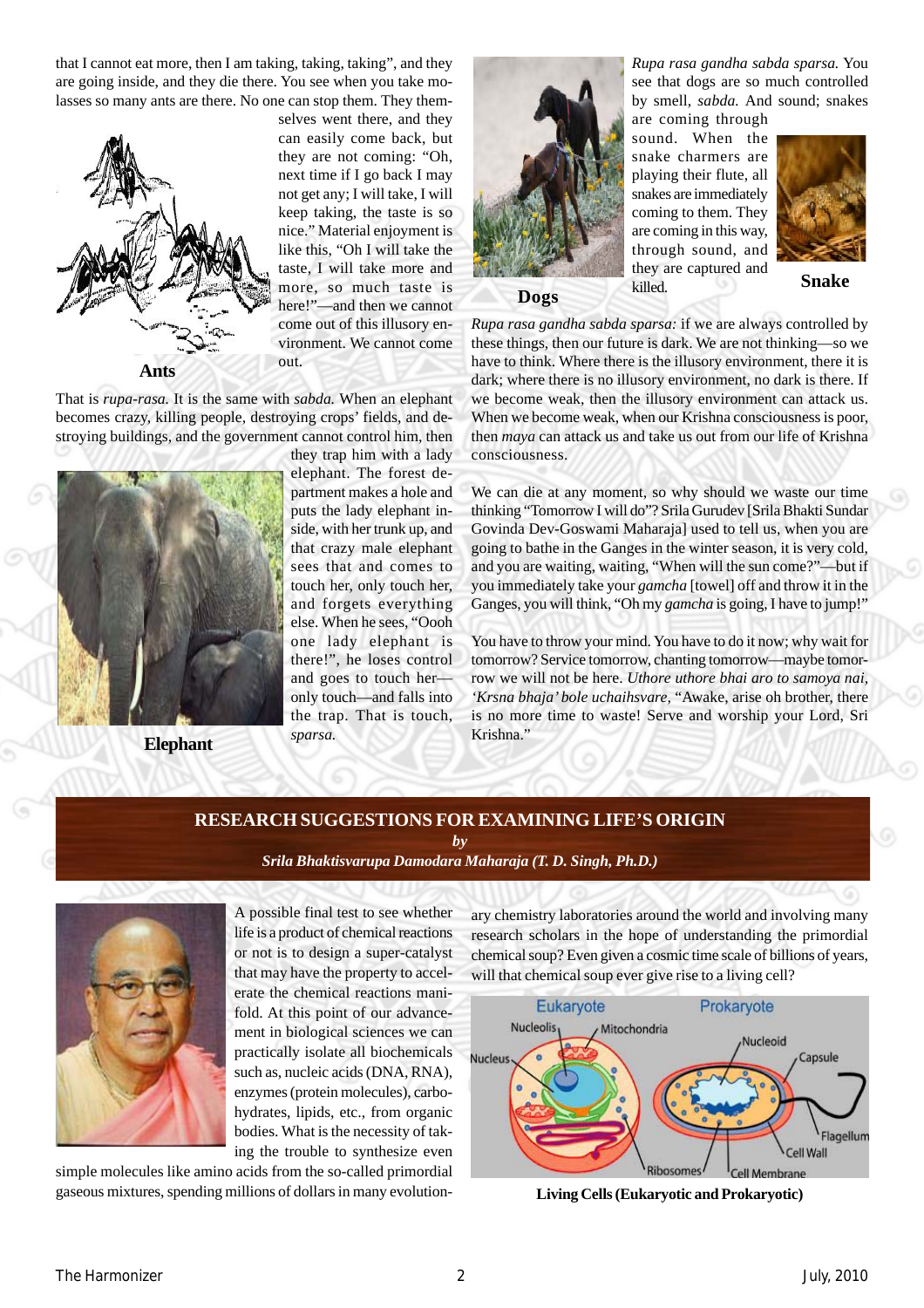

**Chemical Evolutionists' Believe on Early Evolution of Life on Earth**

Chemical evolutionists often claim that given a cosmic time scale or a long time span, life could generate spontaneously from the assembly of biomolecules. However, if we can synthesize a supercatalyst or a superenzyme, then the problem of a long time span may be solved. That would be more reasonable than doing research on how small molecules would become big molecules, for example, from amino acids to protein molecules, which in turn might or might not lead to the first primordial living cell. Scientists in this field can design some research work on how to find some special enzymes in order to accelerate these chemical reactions.

One advantage we have is that we are starting with all the readymade biomolecules and thus we are not worrying how these biomolecules evolved from chemical elements like carbon, hydrogen, nitrogen, oxygen, etc., in the cosmic time scale. One possible area is to investigate further about the RNA world. If RNA acts as a catalyst it may be possible that we can further undertake re-



**RNA and DNA**

search work in this area by chemical modification of RNA, or a combination of RNA enzymes, protein enzymes and other catalytic agents, etc., to see whether a better catalysis is possible or not.

If we can produce a super-enzyme that can act as a super catalyst to accelerate the rate of these chemical reactions, we can conceive that in the next few years from now, we will be in a position to tell correctly whether life is a product of complex molecular reactions or not. Thus there is no need to wait millions or billions of years to see life's appearance on earth. Today, with the computer-aided synthesis of chemicals, it is conceivable that such a research project will be possible.



The study of life and its origin in terms of molecules has been the model of investigation of biologists and evolutionary chemists. However, the scientists so far are unable to generate life from biomolecules and cannot fully explain life and its origin. Further, this conception negates completely the inner and spiritual dimension of life, contrary to experience. How can we define life without taking



into account of our feelings, which occupy most part of our life? We cannot neglect the whole world of aesthetics-beauty, music, sculpture, poetry, literature, theatre, dance, etc., which play a major role in our life. Thus it seems that in the study of life and its origin, a multi-disciplinary approach incorporating many fields such as, biology, physics, theology and others, is quite important and necessary. A scientific study of the spiritual concepts of life from all religious traditions of the world including the ancient Vedantic traditions will be extremely essential.



Bioengineering and biotechnology have also raised a lot of bioethical questions. We hope that during this 21st century we may see the development of many extraordinary aspects of life-including the spiritual aspect. We may have the opportunity to take a good look into theism and atheism through the study of life sciences in the 21st century. Thus in the search for a deeper understanding of life and the universe, inclusion of spiritual-

**Prayers**

ity within scientific research works can become a significant factor. In other words, science and spirituality/religion should be important partners in this most profound area of human quest.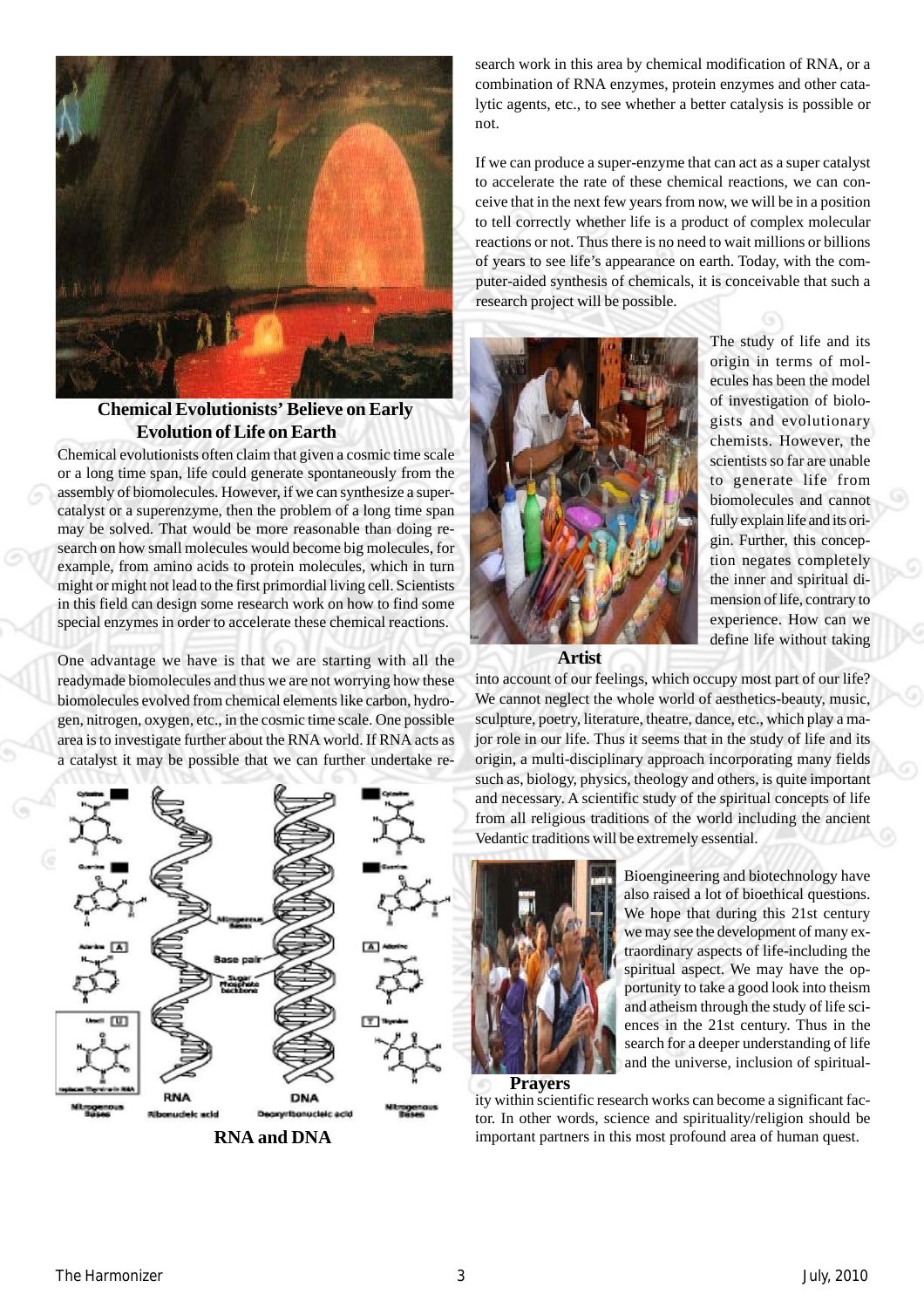## **BEING AND BEYOND**

*by [Sripad Bhakti Madhava Puri Maharaja, Ph.D](http://groups.google.co.in/group/Online_Sadhu_Sanga/web/affectionate-guardians)***.**



#### **Being in itself**

Being is a peculiar concept since it seems to be associated with everything yet it is not any of those things itself. In other words, every thing *has* being - but being is not any of those things. To say that something "is" means that it has being. A tree is, the color red is, even a thought is

or has being, yet each of these things - a tree, a color, a thought is different from being. They all *have* being, and certainly being cannot be taken away from any of them, yet they are not being itself. Therefore we can say that being is not any thing. We can't point to being the way we can point to a thing, and say "that is being." Thus being is no thing, or nothing. Being is nothing! This is one way to arrive at that elusive identity. Being is associated with everything, but it is not any of those things itself.

Another way to think of the nature of being is to consider a specific thing like a sugar cube. If we take away all its sensuous properties, such as its sweetness, crystallinity, whiteness, etc. until we are left with only its being there, we cannot say what that *being* is. It is indeterminate. Even if we say that the underlying basis is a mass of matter, or a compound of Carbon, Hydrogen and Oxygen atoms does not avoid the fact that we consider that those things also *are* or have being. Yet being is not determined any further, or is indeterminate. The same indeterminacy that characterizes Being is indistinguishable from the indeterminacy of Nothing. This means that we have to go much further than mere being in order to understand what reality and truth actually are.

So far we have been referring only to being or pure being - being as such, or being in itself. Being-in-itself refers to implicit or undeveloped being. To simply say "being" does not tell us anything about being - what it is, or what it does. Therefore pure being holds implicitly or in-itself what it will become in it's fully developed or explicated form. Being in itself or by itself has no other basis than itself. It is immediate or unmediated. It is not caused by anything. It merely is because it is. This is dark being, unknown and unknowable being, or being without any detailed explication. All detail, all development is lacking.

Such being is abstract, in the same way as a concept or thought. A thought has being or is, but not like a thing of the senses. Although we attribute much substantiality to sensuous being yet we have discovered that being itself is not sensuously detectable. Being is not any quality or thing, while every quality or thing has being. In this sense being is not simply *a* thought like other thoughts since all thoughts *are* or have being. Thought itself is common to all thoughts just as being is common to all beings. Therefore being and thought both have this identical quality of all-pervasiveness or universality. Thought itself is the same abstraction as being in that it is present in every particular thought and yet is different from any particular thought. Thus thought and being are qualitatively indistinguishable or the same although we mean them to be different.

### **Being for self**



Generally we think of being in itself and stop there. If we understand "what" a thing is that does not tell us the purpose or "what for" it is. In this sense "what for" means purpose or reason. Hegel states[1] that "Reason is purposive activity." The fact that a thing is or has being does not address the reason or purpose for that being or what it is for. However,



this purpose is not to be understood as something external, but as intrinsic or essential to the nature of the being under consideration. From the perspective of its ultimate purpose or reason it is called the final cause.

Being and the cause of being are to be distinguished. It is in this sense that we are using the "what" and the "what for" of being. Both are necessary for a complete understanding. For example, a hand is a structure of bone and muscle. If a five-limbed structure like a hand were found in nature, however, we would not call it a hand. A hand has a particular function with respect to the body. It is not only a structure of bone and muscle. That is the "what" of the hand. The purpose or "what for" of the hand must also be known if we are to completely understand the full concept of hand. Thus being and being-for are both necessarily to be considered.

As regards being itself, the concept of being-for-itself means that there is a relationship involved and this means that there is also a division or sundered aspect. What is "for" another means that there must be one and another which is for it. The fact that the other is for the one, however, means that this division is overcome. What is for me is mine or my own. I take ownership of it or take it as part of myself. Violation of that part is violation of my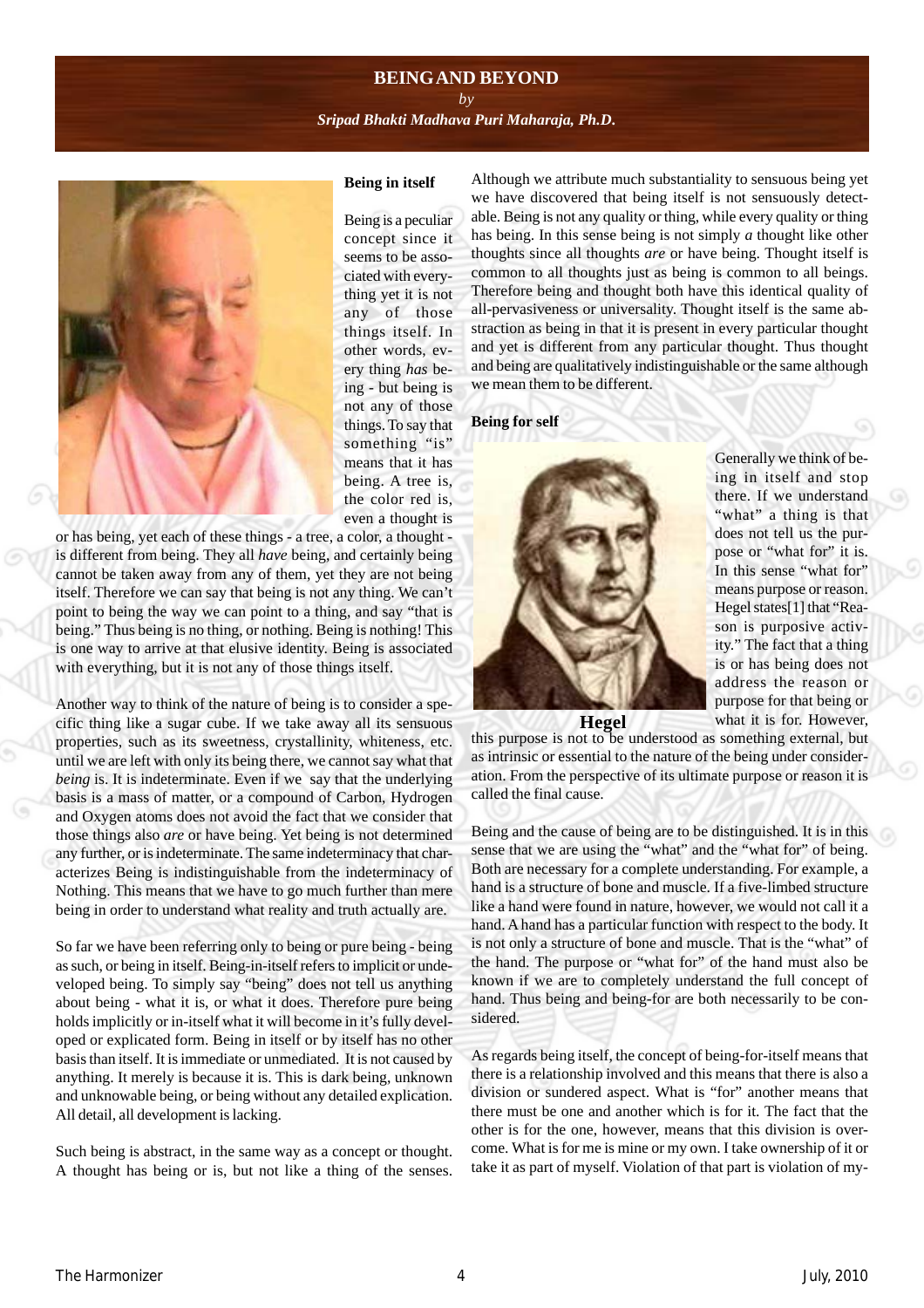self. Being for itself is thus the negation of being as other than itself. Yet the other as another to being is already the negation of being, i.e. not the original being. If we start with being we arrive at the other of being by negating it. This first negation of being produces the other as another. In order to arrive at being for itself, this other that is the negation of being must be negated. This is the second negation or the negation of the first negation. This negation of negation is therefore being-for-itself.

Being for itself is also infinite being. The infinite is that which has only itself outside of itself. If it has something other than itself outside of itself then it is finite, not infinite. Being-for-itself takes all being that is other than itself as its own self. In this way it is infinite. Being-for-itself may also mean the withdrawal into itself as a point, negating all other being outside itself. Thus it may also be finite.

Consciousness contains within itself the determination of beingfor-self. The being of consciousness is tied to the content that is for it. In other words, consciousness is always consciousness of something as Husserl would say. What Husserl did not know is that this being-for-consciousness of the content or object is consciousness itself. This is what Hegel establishes in his *Phenomenology of Spirit.* In other words, consciousness presupposes its object as being independent of itself. This first positing of an object as being-in-itself is therefore actually a negation of consciousness or is literally consciousness itself as negated. The negation of this negation is then the being-for-itself of consciousness.

Another meaning of being-for-itself is the actualization or realization of being-in-itself or making explicit what is at first implicit. Being-in-itself as immediate or unmediated indicates that reasoning (or mediation) is still implicit. Therefore immediate being as being "for us" or "in itself" means the same thing. "For us" in this case means "for rational knowing." Being-for-itself is the revelation or explication of the purpose or reason that is at first or immediately implicit. As explicit knowledge it is an object to knowing itself. In this sense it is the being-for-itself of knowing or reason.

In considering the "what for" of things, we must not make the mistake of thinking in terms of external reason. Hegel warns against this type of mistake by citing the example that one should not



consider cork trees to grow "for" making bottle stoppers. This is not the idea of cause that is implied in the ontological concept "being-for." Rather than external cause one must think of internal cause. An example Aristotle gives is the hand. Without its function in relation to the body the mere shape and substance of a hand is not what we actually mean by hand. If a Martian comes to Earth and finds a clock, he may analyze it and recognize it as a mechanical arrangement of gears and springs but that will not be sufficient for him to understand that it is a device for telling time. In this way the "what" and the "what for", or being and being-for are equally important for a complete comprehension of things.

#### **Being-in-and-for-itself**

The purpose for which a thing exists is the reason for its being. Is it proper to distinguish being from its reason for being? Is being in itself really different from being for something, whether for itself or anything else? Let's consider some examples.

When consciousness is aware of an object, and consciousness always means awareness of an object, the object takes on a divided significance: (1) it is the external object that consciousness confronts, i.e. the being in itself of the object that is independent of consciousness; (2) it is the object for consciousness, the appearance or the perception, i.e. the being for consciousness. If we represent this in abstract symbols we have C as consciousness, O as the object in (1), and C(O) as the consciousness of the object in (2). In ordinary consciousness we assume  $C(O) = O$ , but is this valid? Consciousness in contact with the object (in the immediate sense) becomes consciousness of the object ("becomes" indicates mediation or going from one thing to another). The immediate object is being in itself; the mediate object is being for consciousness. The question is whether consciousness of the object, C(O), is the same as the object, O.

There is a difference between appearance and what is appearing. This is the difference between being in itself (the thing that is appearing) and the appearance (being for consciousness). Kant called this the noumena and phenomena, respectively. Kant would say that the thing in itself could not be known. Knowing for Kant

> means only what is present for us within consciousness, i.e. being for consciousness. According to Kant, consciousness can only know being for itself, while being in itself is away and beyond consciousness. What this says is that the ordinary or naive acceptance of the identity between consciousness of an object and the object is

not valid.



**Immanuel Kant**

But the thing-in-itself outside of consciousness *is* known by consciousness, at least in so far as consciousness posits (thinks) it as being there outside of itself. Kant could not deny that this much is known or presumed. But how can consciousness know of a thing beyond consciousness if it is limited only to what is "for" consciousness? The conclusion can only be that the thing-in